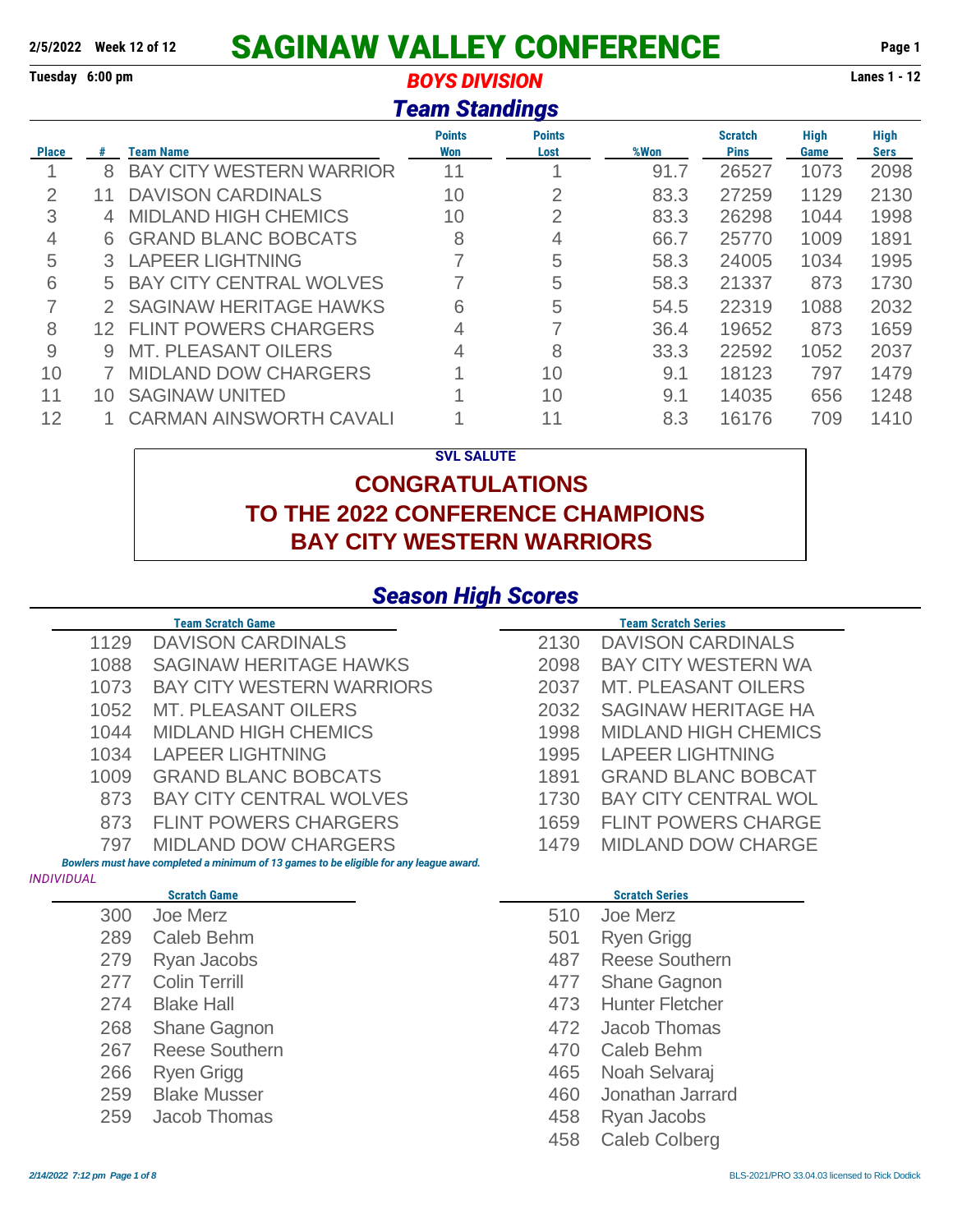| <b>Week 12 of 12</b><br>2/5/2022 |  |
|----------------------------------|--|
|----------------------------------|--|

*INDIVIDUAL*

**2/5/2022 Page 22 of 12 of 12 of 12 of 12 of 12 of 12 of 12 of 12 of 12 of 12 of 12 of 12 of 12 of 12 of 12 of 12 of 12 of 12 of 12 of 12 of 12 of 12 of 12 of 12 of 12 of 12 of 12 of 12 of 12 of 12 of 12 of 12 of 12 of 12** 

|              |     | <b>Scratch Game</b>      |     | <b>Scratch Series</b><br><b>Scratch Series</b><br><b>Chemics Baker</b><br>464<br><b>Cardinals Baker</b><br>447<br><b>Warriors Baker</b><br>446<br><b>Hawks Baker</b><br>439<br><b>Bobcats Baker</b><br>420<br><b>Chargers FP Baker</b><br>414<br><b>Oilers Baker</b><br>403<br><b>Lightning Baker</b><br>394<br><b>Wolves Baker</b><br>366 |  |  |  |
|--------------|-----|--------------------------|-----|--------------------------------------------------------------------------------------------------------------------------------------------------------------------------------------------------------------------------------------------------------------------------------------------------------------------------------------------|--|--|--|
| <b>BAKER</b> |     |                          |     |                                                                                                                                                                                                                                                                                                                                            |  |  |  |
|              |     | <b>Scratch Game</b>      |     |                                                                                                                                                                                                                                                                                                                                            |  |  |  |
|              | 246 | <b>Hawks Baker</b>       |     |                                                                                                                                                                                                                                                                                                                                            |  |  |  |
|              | 243 | <b>Chemics Baker</b>     |     |                                                                                                                                                                                                                                                                                                                                            |  |  |  |
|              | 240 | <b>Bobcats Baker</b>     |     |                                                                                                                                                                                                                                                                                                                                            |  |  |  |
|              | 237 | <b>Chargers FP Baker</b> |     |                                                                                                                                                                                                                                                                                                                                            |  |  |  |
|              | 235 | <b>Warriors Baker</b>    |     |                                                                                                                                                                                                                                                                                                                                            |  |  |  |
|              | 234 | <b>Cardinals Baker</b>   |     |                                                                                                                                                                                                                                                                                                                                            |  |  |  |
|              | 227 | <b>Oilers Baker</b>      |     |                                                                                                                                                                                                                                                                                                                                            |  |  |  |
|              | 211 | <b>Lightning Baker</b>   |     |                                                                                                                                                                                                                                                                                                                                            |  |  |  |
|              | 188 | <b>Wolves Baker</b>      |     |                                                                                                                                                                                                                                                                                                                                            |  |  |  |
|              | 176 | <b>Chargers MD Baker</b> | 339 | <b>Chargers MD Baker</b>                                                                                                                                                                                                                                                                                                                   |  |  |  |
|              |     |                          |     |                                                                                                                                                                                                                                                                                                                                            |  |  |  |

#### *Last Week's Top Scores*

| INDIVIDUAL   |     |                          |     |                          |
|--------------|-----|--------------------------|-----|--------------------------|
|              |     | <b>Scratch Game</b>      |     | <b>Scratch Series</b>    |
|              | 289 | Caleb Behm               | 510 | Joe Merz                 |
|              | 268 | Joe Merz                 | 501 | Ryen Grigg               |
|              | 266 | <b>Ryen Grigg</b>        | 470 | Caleb Behm               |
|              | 255 | Nick Krueger             | 460 | Jonathan Jarrard         |
|              | 247 | Jonathan Jarrard         | 453 | <b>Taylor Parker</b>     |
|              | 244 | <b>Kyle Shafer</b>       | 449 | Noah Selvaraj            |
|              | 244 | <b>Taylor Parker</b>     | 439 | <b>Bailey Rudrow</b>     |
|              | 240 | <b>Bailey Rudrow</b>     | 434 | <b>Chase Eddy</b>        |
|              | 233 | Noah Selvaraj            | 433 | David Goch               |
|              | 230 | Angelo Porter            | 417 | Evan Daly                |
|              |     |                          | 417 | Jacob Young              |
| <b>BAKER</b> |     |                          |     |                          |
|              |     | <b>Scratch Game</b>      |     | <b>Scratch Series</b>    |
|              | 243 | <b>Chemics Baker</b>     | 464 | <b>Chemics Baker</b>     |
|              | 240 | <b>Bobcats Baker</b>     | 420 | <b>Bobcats Baker</b>     |
|              | 211 | <b>Lightning Baker</b>   | 404 | <b>Hawks Baker</b>       |
|              | 204 | <b>Hawks Baker</b>       | 395 | <b>Cardinals Baker</b>   |
|              | 198 | <b>Cardinals Baker</b>   | 394 | <b>Lightning Baker</b>   |
|              | 196 | <b>Chargers FP Baker</b> | 392 | <b>Chargers FP Baker</b> |
|              | 189 | <b>Warriors Baker</b>    | 368 | <b>Warriors Baker</b>    |
|              | 188 | <b>Wolves Baker</b>      | 366 | <b>Wolves Baker</b>      |
|              | 183 | <b>Oilers Baker</b>      | 350 | <b>Oilers Baker</b>      |
|              | 151 | <b>Chargers MD Baker</b> | 302 | <b>Chargers MD Baker</b> |
|              |     |                          |     |                          |

### *Individual High Averages*

| INDIVIDUAL |  |
|------------|--|
|            |  |

186.59 Chase Eddy 183.90 Bailey Rudrow 183.14 Landon Huey 181.36 David Goch *BAKER*

211.25 Joe Merz 209.95 Shane Gagnon 201.67 Hunter Fletcher 200.77 Noah Selvaraj 195.24 Ryen Grigg 193.19 Caleb Colberg 193.05 Hunter Blackhurst 191.63 Jacob Thomas 190.14 Colin Terrill 188.88 Reese Southern 187.95 Evan Daly 187.25 Aidan Fisackerly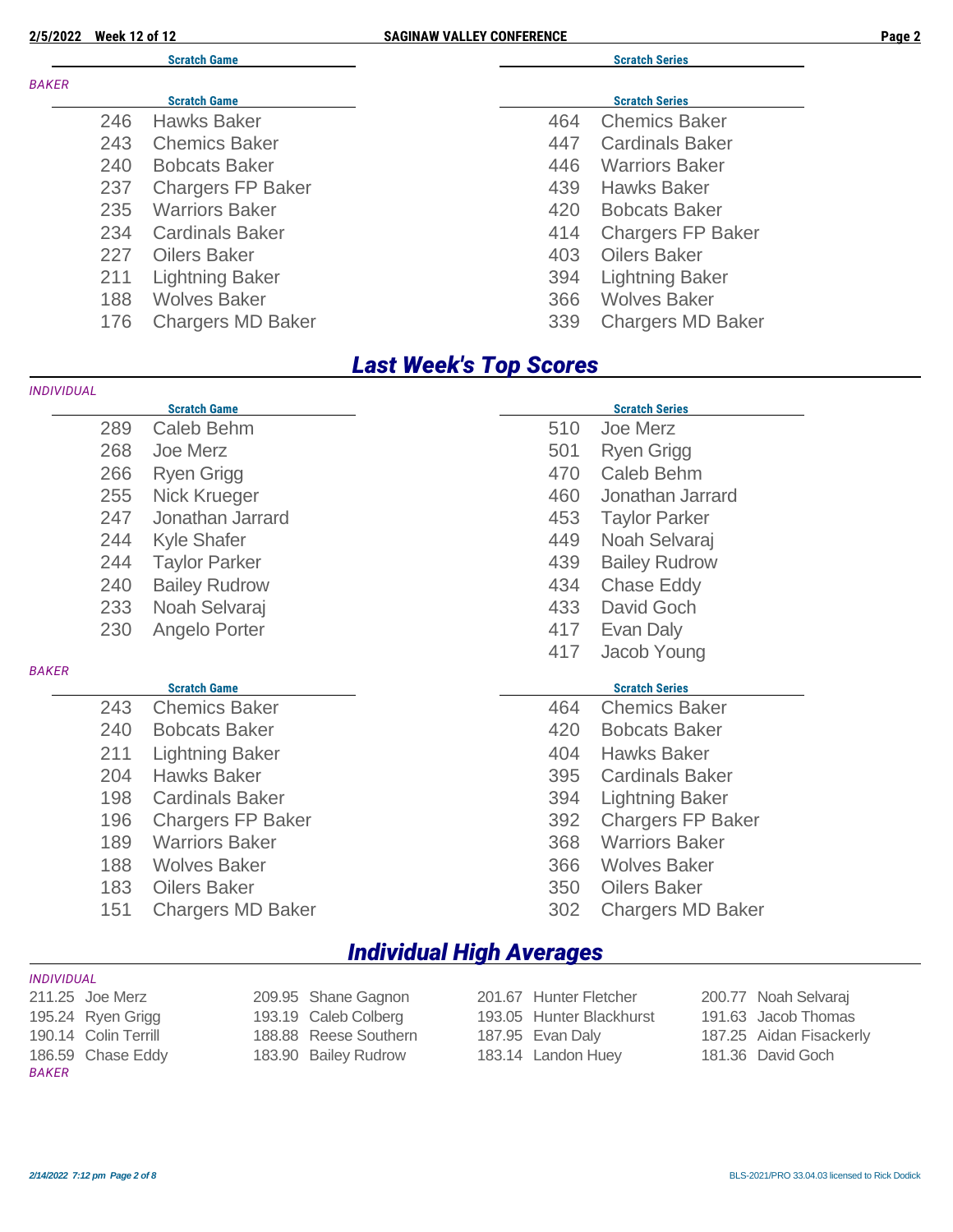| 2/5/2022 Week 12 of 12 | <b>SAGINAW VALLEY CONFERENCE</b> |                          |  | Page 3               |  |
|------------------------|----------------------------------|--------------------------|--|----------------------|--|
| <b>High Avg</b>        | Hiah Ava                         | High Avg                 |  |                      |  |
| 185.83 Cardinals Baker | 185.46 Chemics Baker             | 183.67 Warriors Baker    |  | 175.92 Bobcats Baker |  |
| 170.95 Hawks Baker     | 160.63 Lightning Baker           | 155.77 Chargers FP Baker |  | 153.46 Oilers Baker  |  |
| 146.29 Wolves Baker    | 132.86 Chargers MD Baker         | 110.42 Cavaliers Baker   |  | 102.18 United Baker  |  |

### *Team Rosters*

# **1 - CARMAN AINSWORTH CAVALIERS**

| <b>Name</b>                 | Avg | <b>Pins Gms</b> |    | $-1-$ | $-2-$ | -3- | $-4-$ | <b>Total</b> | <b>High</b><br>Game | <b>High</b><br><b>Sers</b> |
|-----------------------------|-----|-----------------|----|-------|-------|-----|-------|--------------|---------------------|----------------------------|
| <b>Chayse Speer</b>         | 124 | 2242            | 18 |       |       | 149 | 132   | 281          | 166                 | 281                        |
| Jacob Keys                  | 126 | 2029            | 16 |       |       | 146 | 131   | 277          | 184                 | 297                        |
| <b>Khalil Morgan</b>        | 100 | 1611            | 16 |       |       |     |       | 0            | 139                 | 239                        |
| Jacob Kenworthy             | 135 | 3243            | 24 |       |       | 133 | 116   | 249          | 190                 | 345                        |
| <b>Ricky Stamm III</b>      | 158 | 2213            | 14 |       |       |     |       | $\Omega$     | 185                 | 348                        |
| Zaeim Hussain               | 110 | 2092            | 19 |       |       |     | 129   | 250          | 155                 | 267                        |
| <b>Cavaliers Split-Game</b> | 96  | 96              |    |       |       |     |       | 0            | 96                  | 96                         |
| <b>Cavaliers Baker</b>      | 110 | 2650            | 24 |       | 126   |     |       | 228          | 149                 | 291                        |

## **2 - SAGINAW HERITAGE HAWKS**

| <b>Name</b>             | Avg | <b>Pins Gms</b> |    | $-1-$ | $-2-$ | -3- | -4- | Total | <b>High</b><br>Game | <b>High</b><br><b>Sers</b> |
|-------------------------|-----|-----------------|----|-------|-------|-----|-----|-------|---------------------|----------------------------|
| <b>Chase Eddy</b>       | 186 | 4105            | 22 |       |       |     |     | 434   | 224                 | 434                        |
| <b>Xavier Smith</b>     | 122 | 854             |    |       |       |     | 113 | 113   | 149                 | 290                        |
| John Kennedy            | 168 | 2702            | 16 |       |       | 200 |     | 200   | 224                 | 375                        |
| Caleb Behm              | 172 | 3447            | 20 |       |       | 289 | 181 | 470   | 289                 | 470                        |
| <b>Ryen Grigg</b>       | 195 | 4100            | 21 |       |       | 235 | 266 | 501   | 266                 | 501                        |
| <b>Marcos Trevino</b>   | 134 | 1206            | 9  |       |       | 147 |     | 147   | 155                 | 155                        |
| <b>Brady Schaeding</b>  | 138 | 1110            | 8  |       |       |     |     | 0     | 159                 | 284                        |
| <b>Hawks Split-Game</b> | 147 | 1034            |    |       |       |     | 167 | 67    | 169                 | 306                        |
| <b>Hawks Baker</b>      | 170 | 3761            |    |       | 200   |     |     | 404   | 246                 | 439                        |

## **3 - LAPEER LIGHTNING**

| <b>Name</b>                 | <b>Avg</b> | <b>Pins Gms</b> |    | $-1-$ | $-2-$ | -3- | -4- | <b>Total</b> | <b>High</b><br>Game | <b>High</b><br><b>Sers</b> |
|-----------------------------|------------|-----------------|----|-------|-------|-----|-----|--------------|---------------------|----------------------------|
| <b>Braylon Beeman</b>       | 170        | 3419            | 20 |       |       | 173 | 165 | 338          | 204                 | 394                        |
| <b>Bailey Beeman</b>        | 167        | 3191            | 19 |       |       | 209 | 150 | 359          | 210                 | 359                        |
| <b>Blake Hall</b>           | 180        | 3246            | 18 |       |       | 207 | 161 | 368          | 274                 | 457                        |
| <b>Averey Lewis</b>         | 164        | 3127            | 19 |       |       | 183 |     | 183          | 222                 | 430                        |
| <b>Chaz Orsette</b>         | 164        | 2303            | 14 |       |       | 168 |     | 168          | 196                 | 367                        |
| <b>Kyle Shafer</b>          | 173        | 1909            | 11 |       |       |     | 244 | 244          | 244                 | 348                        |
| Ryan Lock                   | 153        | 1537            | 10 |       |       |     | 156 | 156          | 207                 | 355                        |
| <b>Lightning Split-Game</b> | 157        | 1418            | 9  |       |       |     |     |              | 241                 | 273                        |
| <b>Lightning Baker</b>      | 160        | 3855            | 24 |       | 183   |     |     | 394          |                     | 394                        |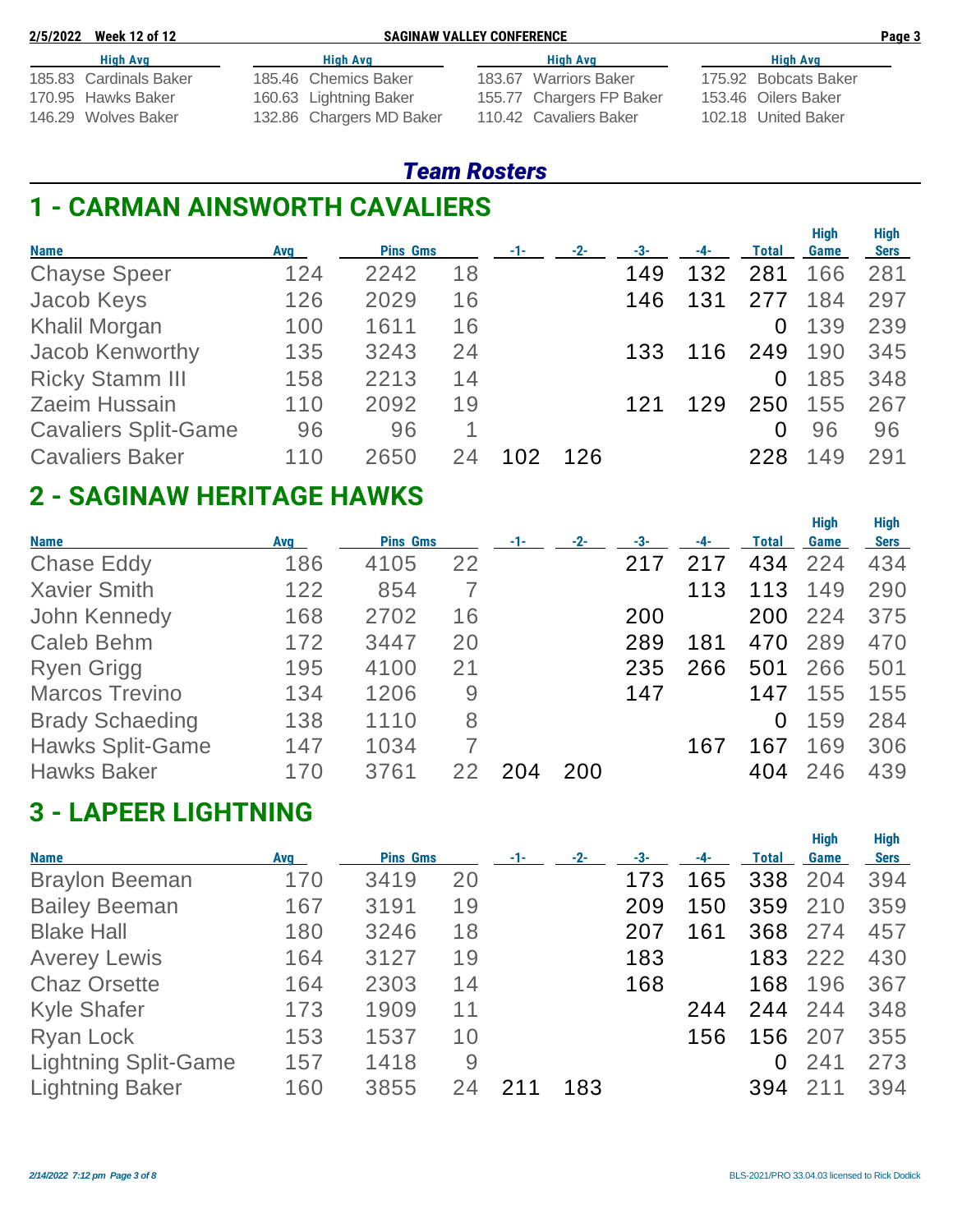# **4 - MIDLAND HIGH CHEMICS**

|                           |            |                 |    |       |       |     |     |              | <b>High</b> | <b>High</b> |
|---------------------------|------------|-----------------|----|-------|-------|-----|-----|--------------|-------------|-------------|
| <b>Name</b>               | <b>Avg</b> | <b>Pins Gms</b> |    | $-1-$ | $-2-$ | -3- | -4- | <b>Total</b> | Game        | <b>Sers</b> |
| <b>Hunter Blackhurst</b>  | 193        | 4247            | 22 |       |       | 201 | 160 | 361          | 243         | 457         |
| Ruberto Mosqueda          | 177        | 3554            | 20 |       |       | 177 |     | 177          | 220         | 424         |
| <b>Nick Krueger</b>       | 175        | 3328            | 19 |       |       | 255 | 137 |              | 392 255     | 392         |
| <b>Nathan Palmateer</b>   | 167        | 2507            | 15 |       |       |     | 191 | 191          | 224         | 415         |
| Evan Daly                 | 187        | 3759            | 20 |       |       | 223 | 194 | 417          | 256         | 454         |
| <b>Colin Terrill</b>      | 190        | 3993            | 21 |       |       |     | 191 | 362          | 277         | 435         |
| <b>Chemics Split-Game</b> | 153        | 459             | 3  |       |       |     |     |              |             | 341         |
| <b>Chemics Baker</b>      | 185        | 4451            | 24 |       | 243   |     |     | 464          | 243         | 464         |
|                           |            |                 |    |       |       |     |     |              |             |             |

# **5 - BAY CITY CENTRAL WOLVES**

|                          |     |                 |                |     |       |     |     |              | <b>High</b> | <b>High</b> |
|--------------------------|-----|-----------------|----------------|-----|-------|-----|-----|--------------|-------------|-------------|
| <b>Name</b>              | Avg | <b>Pins Gms</b> |                | -1- | $-2-$ | -3- | -4- | <b>Total</b> | Game        | <b>Sers</b> |
| <b>Austin Coniff</b>     | 137 | 2343            | 17             |     |       |     | 190 | 190          | 193         | 350         |
| <b>Caden Dore</b>        | 131 | 2107            | 16             |     |       | 155 | 133 | 288          |             | 288         |
| Ryan Jacobs              | 177 | 3904            | 22             |     |       | 171 | 196 | 367          | 279         | 458         |
| Donovan Metevia          | 130 | 2226            | 17             |     |       | 136 |     | 136          | 165         | 314         |
| Joshua Pelton            | 0   | $\overline{0}$  | $\overline{0}$ |     |       |     |     | $\Omega$     | $\Omega$    | $\Omega$    |
| Jacob Young              | 158 | 3815            | 24             |     |       | 217 | 200 | 417          | 217         | 417         |
| Joseph Young             | 164 | 2968            | 18             |     |       | 181 | 151 |              | 332 224     | 414         |
| <b>Wolves Split-Game</b> | 115 | 463             | 4              |     |       |     |     | 0            | 152         | 187         |
| <b>Wolves Baker</b>      | 146 | 3511            |                | 88  | 178   |     |     | 366          | 188         | 366         |

## **6 - GRAND BLANC BOBCATS**

|                           |            |                 |    |       |       |     |     |              | <b>High</b> | <b>High</b> |
|---------------------------|------------|-----------------|----|-------|-------|-----|-----|--------------|-------------|-------------|
| <b>Name</b>               | <b>Avg</b> | <b>Pins Gms</b> |    | $-1-$ | $-2-$ | -3- | -4- | <b>Total</b> | Game        | <b>Sers</b> |
| <b>Alijah Denison</b>     | 154        | 771             | 5  |       |       | 134 |     | 134          | 206         | 206         |
| <b>Caden Doak</b>         | 159        | 1274            | 8  |       |       |     |     | 0            | 194         | 194         |
| <b>Hunter Fletcher</b>    | 201        | 4235            | 21 |       |       | 225 | 160 | 385          | 246         | 473         |
| David Goch                | 181        | 3990            | 22 |       |       | 229 | 204 | 433          | 231         | 433         |
| <b>Landon Huey</b>        | 183        | 2564            | 14 |       |       |     |     | 0            | 232         | 445         |
| <b>Shane McConnell</b>    | 155        | 1089            | 7  |       |       |     | 142 | 142          | 182         | 182         |
| <b>Gavin Norris</b>       | 169        | 3398            | 20 |       |       | 210 | 173 | 383          | 215         | 385         |
| <b>Jacob Thomas</b>       | 191        | 3641            | 19 |       |       | 211 | 161 | 372          | 259         | 472         |
| <b>Bobcats Split-Game</b> | 146        | 586             | 4  |       |       |     |     | 0            | 160         | 297         |
| <b>Bobcats Baker</b>      | 175        | 4222            | 24 | 180   | 240   |     |     | 420          | 240         | 420         |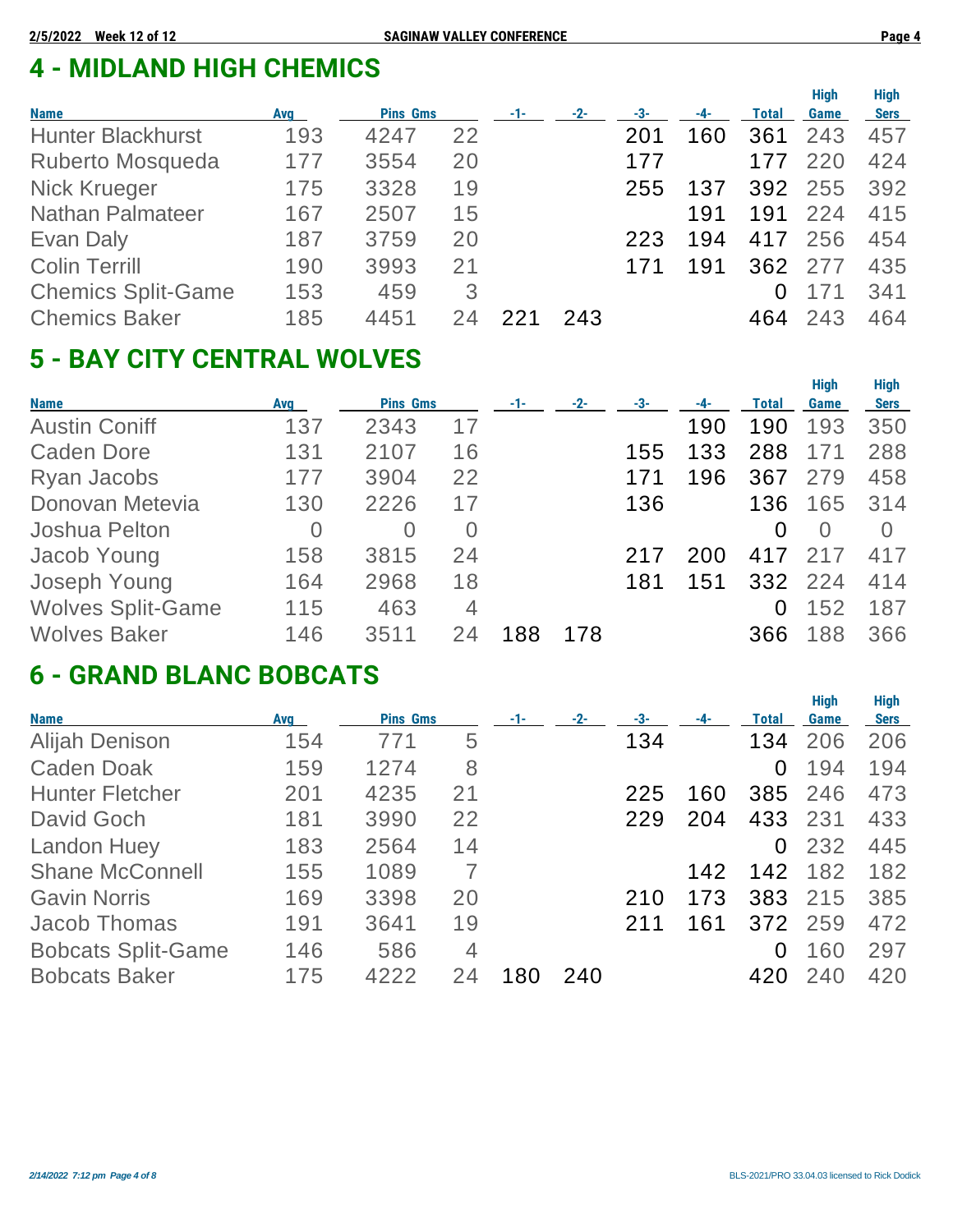# **7 - MIDLAND DOW CHARGERS**

| <b>Name</b>                 | Avg | <b>Pins Gms</b> |                | $-1-$ | $-2-$ | -3- | -4- | Total    | <b>High</b><br>Game | <b>High</b><br><b>Sers</b> |
|-----------------------------|-----|-----------------|----------------|-------|-------|-----|-----|----------|---------------------|----------------------------|
| <b>Mathais Bartels</b>      | 157 | 3299            | 21             |       |       | 202 | 148 | 350      | 202                 | 380                        |
| <b>Rian Rassette</b>        | 138 | 2348            | 17             |       |       |     | 169 | 169      | 172                 | 315                        |
| <b>Connor Lutz</b>          | 144 | 2749            | 19             |       |       | 146 | 143 | 289      | 182                 | 354                        |
| <b>Alexander White</b>      | 138 | 2212            | 16             |       |       | 140 | 148 | 288      | 166                 | 318                        |
| <b>Matthew Delaune</b>      | 120 | 481             | 4              |       |       |     | 126 | 126      | 127                 | 127                        |
| Sam Bonolto                 | 129 | 2197            | 17             |       |       | 132 |     | 132      | 177                 | 300                        |
| Luke Hagen                  | 106 | 213             | 2              |       |       |     |     | 0        | 109                 | 213                        |
| <b>Ryan Lauer</b>           | 122 | 1220            | 10             |       |       | 125 |     | 125      | 153                 | 270                        |
| <b>Chargers MD Split-Ga</b> | 100 | 201             | $\overline{2}$ |       |       |     |     | $\Omega$ | 111                 | 111                        |
| <b>Chargers MD Baker</b>    | 132 | 2923            |                | 151   | 151   |     |     | 302      | 176                 | 339                        |

# **8 - BAY CITY WESTERN WARRIORS**

| <b>Name</b>                | <b>Avg</b>     | <b>Pins Gms</b> |          | $-2-$ | -3- |     | Total    | <b>High</b><br>Game | <b>High</b><br><b>Sers</b> |
|----------------------------|----------------|-----------------|----------|-------|-----|-----|----------|---------------------|----------------------------|
| <b>Aaron Curphy</b>        | 170            | 4080            | 24       |       | 182 | 187 | 369      | 207                 | 388                        |
| <b>Caleb Colberg</b>       | 193            | 4057            | 21       |       | 199 | 212 | 411      | 246                 | 458                        |
| <b>Bailey Rudrow</b>       | 183            | 3862            | 21       |       | 199 | 240 | 439      | 240                 | 444                        |
| Noah Selvaraj              | 200            | 4417            | 22       |       | 216 | 233 | 449      | 256                 | 465                        |
| <b>Reese Southern</b>      | 188            | 4533            | 24       |       | 167 | 201 | 368      | 267                 | 487                        |
| <b>Landon Yurgaites</b>    | 149            | 447             | 3        |       |     |     | 0        | 167                 | 291                        |
| <b>Tanner McFarland</b>    | 142            | 569             | 4        |       |     |     | $\Omega$ | 153                 | 300                        |
| <b>Chase Jacobs</b>        | 154            | 154             |          |       |     |     | 0        | 154                 | 154                        |
| <b>Warriors Split-Game</b> | $\overline{0}$ | $\Omega$        | $\Omega$ |       |     |     | $\Omega$ | $\Omega$            | $\Omega$                   |
| <b>Warriors Baker</b>      | 183            | 4408            | 24       | 189   |     |     | 368      | 235                 | 446                        |

## **9 - MT. PLEASANT OILERS**

| <b>Name</b>              | Avg            | <b>Pins Gms</b> |          | -1- | $-2-$ | -3- | -4- | Total    | <b>High</b><br>Game | <b>High</b><br><b>Sers</b> |
|--------------------------|----------------|-----------------|----------|-----|-------|-----|-----|----------|---------------------|----------------------------|
| Jonathan Jarrard         | 153            | 3213            | 21       |     |       | 213 | 247 | 460      | 247                 | 460                        |
| Dane Sampson             | 154            | 3401            | 22       |     |       | 165 |     | 165      | 192                 | 351                        |
| <b>Jackson Gutzman</b>   | 171            | 2745            | 16       |     |       | 200 | 194 | 394      | 213                 | 413                        |
| Angelo Porter            | 165            | 3302            | 20       |     |       | 230 | 184 | 414      | 231                 | 414                        |
| <b>Nicholas Baker</b>    | 147            | 2059            | 14       |     |       |     |     | 0        | 197                 | 320                        |
| <b>Taylor Parker</b>     | 169            | 2707            | 16       |     |       | 244 | 209 | 453      | 244                 | 453                        |
| <b>Jackson Vance</b>     | 127            | 381             | 3        |     |       |     |     | 0        | 143                 | 238                        |
| <b>Jerry Toney</b>       | 141            | 423             | 3        |     |       |     |     | $\Omega$ | 149                 | 285                        |
| Evan Mills               | $\overline{0}$ | $\overline{0}$  | $\Omega$ |     |       |     |     | 0        | $\Omega$            | $\Omega$                   |
| <b>Oilers Split-Game</b> | 135            | 678             | 5        |     |       |     | 151 | 151      | 151                 | 273                        |
| <b>Oilers Baker</b>      | 153            | 3683            | 24       | 167 | 183   |     |     | 350      | 227                 | 403                        |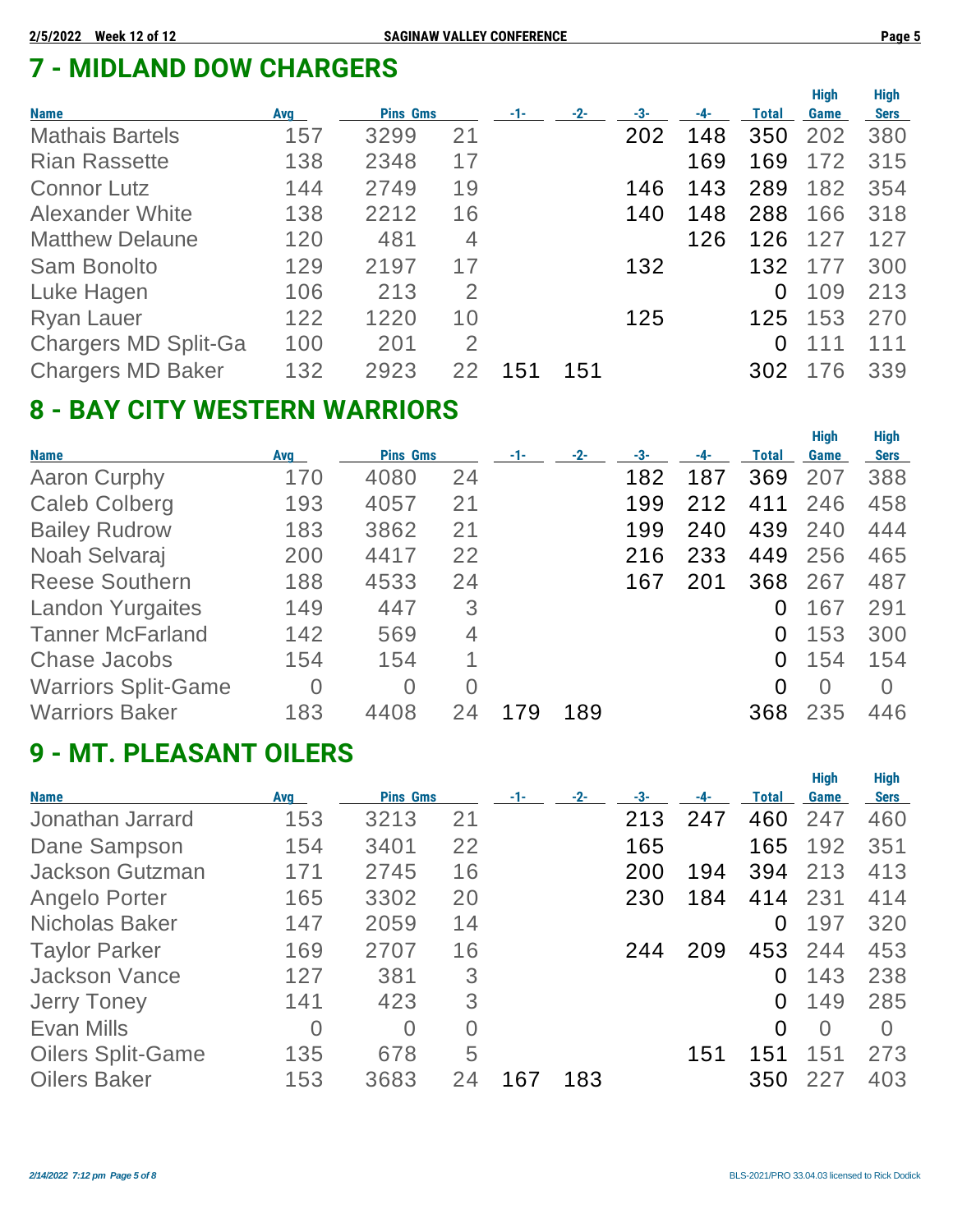# **10 - SAGINAW UNITED**

| <b>Name</b>              | Avg | <b>Pins Gms</b> |    | -1- | $-2-$ | -3- | -4- | Total    | <b>High</b><br>Game | <b>High</b><br><b>Sers</b> |
|--------------------------|-----|-----------------|----|-----|-------|-----|-----|----------|---------------------|----------------------------|
| <b>Devin Cherry</b>      | 119 | 2621            | 22 |     |       | 115 | 177 | 292      | 177                 | 292                        |
| <b>Desmond Wesley</b>    | 100 | 2004            | 20 |     |       | 120 | 114 | 234      | 150                 | 234                        |
| <b>Baa-ith Muhammad</b>  | 105 | 2205            | 21 |     |       | 96  | 129 | 225      | 137                 | 259                        |
| <b>Zion Tiplett</b>      | 121 | 2666            | 22 |     |       | 147 | 114 | 261      | 150                 | 266                        |
| <b>Cornell Henderson</b> | 62  | 124             | 2  |     |       |     |     | 0        | 65                  | 65                         |
| Jordan Austin            | 82  | 413             | 5  |     |       |     |     | 0        | 105                 | 204                        |
| <b>Keyvon Phillips</b>   | 88  | 620             |    |     |       |     |     | $\Omega$ | 112                 | 184                        |
| Latravigne Wooten        | 104 | 1045            | 10 |     |       | 134 | 96  | 230      | 134                 | 230                        |
| <b>United Split-Game</b> | 89  | 89              | 1  |     |       |     |     | $\Omega$ | 89                  | 89                         |
| <b>United Baker</b>      | 102 | 2248            | 22 | 97  | 107   |     |     | 204      | 133                 | 245                        |

## **11 - DAVISON CARDINALS**

|                             |            |                 |                |     |       |     |     |              | <b>High</b> | <b>High</b> |
|-----------------------------|------------|-----------------|----------------|-----|-------|-----|-----|--------------|-------------|-------------|
| <b>Name</b>                 | <b>Avg</b> | <b>Pins Gms</b> |                | -1- | $-2-$ | -3- | -4- | <b>Total</b> | Game        | <b>Sers</b> |
| <b>Aidan Fisackerly</b>     | 187        | 3745            | 20             |     |       |     |     | $\Omega$     | 246         | 434         |
| <b>Shane Gagnon</b>         | 209        | 4409            | 21             |     |       | 164 | 196 | 360          | 268         | 477         |
| Joe Merz                    | 211        | 4225            | 20             |     |       | 242 | 268 | 510          | 300         | 510         |
| <b>Blake Musser</b>         | 178        | 3577            | 20             |     |       | 192 | 192 | 384          | 259         | 425         |
| <b>Jared Musser</b>         | 200        | 1400            | 7              |     |       | 173 | 191 | 364          | 235         | 460         |
| <b>Owen Reyes</b>           | 174        | 349             | $\overline{2}$ |     |       |     |     | 0            | 188         | 188         |
| <b>Jacob Hammond</b>        | 170        | 2390            | 14             |     |       | 192 | 167 | 359          | 237         | 372         |
| <b>D'Merrus Carier</b>      | 166        | 498             | 3              |     |       |     |     | 0            | 224         | 224         |
| Alex Hoover                 | 209        | 839             | $\overline{4}$ |     |       |     |     | $\Omega$     | 255         | 482         |
| Parker Springstein          | 159        | 319             | $\overline{2}$ |     |       |     |     | $\Omega$     | 193         | 193         |
| <b>Cardinals Split-Game</b> | 149        | 1048            | 7              |     |       |     |     | $\Omega$     | 185         | 270         |
| <b>Cardinals Baker</b>      | 185        | 4460            | 24             | 197 | 198   |     |     | 395          | 234         | 447         |

# **12 - FLINT POWERS CHARGERS**

| <b>Name</b>                 | <b>Avg</b>     | <b>Pins Gms</b> |          | $-1-$ | $-2-$ | -3- | -4- | <b>Total</b> | <b>High</b><br>Game | <b>High</b><br><b>Sers</b> |
|-----------------------------|----------------|-----------------|----------|-------|-------|-----|-----|--------------|---------------------|----------------------------|
| <b>Braeden Harbin</b>       | 166            | 2669            | 16       |       |       | 132 | 188 | 320          | 201                 | 383                        |
| <b>Hudsen Mazurek</b>       | 152            | 3346            | 22       |       |       | 158 | 140 | 298          | 199                 | 390                        |
| John Teuber                 | 157            | 3303            | 21       |       |       | 183 | 154 | 337          | 198                 | 374                        |
| <b>Raymond Goergen</b>      | 126            | 2029            | 16       |       |       |     | 141 | 141          | 182                 | 309                        |
| <b>Michael Tueber</b>       | 171            | 2740            | 16       |       |       | 179 | 178 | 357          | 203                 | 370                        |
| George Aschenbrenne         | 98             | 591             | 6        |       |       |     |     |              | 116                 | 213                        |
| Peter Huey                  | 121            | 608             | 5        |       |       |     |     | 0            | 143                 | 286                        |
| <b>Gus Dietrich</b>         | 117            | 939             | 8        |       |       | 108 |     | 108          | 154                 | 289                        |
| <b>Chargers FP Split-Ga</b> | $\overline{0}$ | $\Omega$        | $\Omega$ |       |       |     |     | 0            | $\Omega$            |                            |
| <b>Chargers FP Baker</b>    | 155            | 3427            |          | 196   | 196   |     |     | 392          | 237                 | 414                        |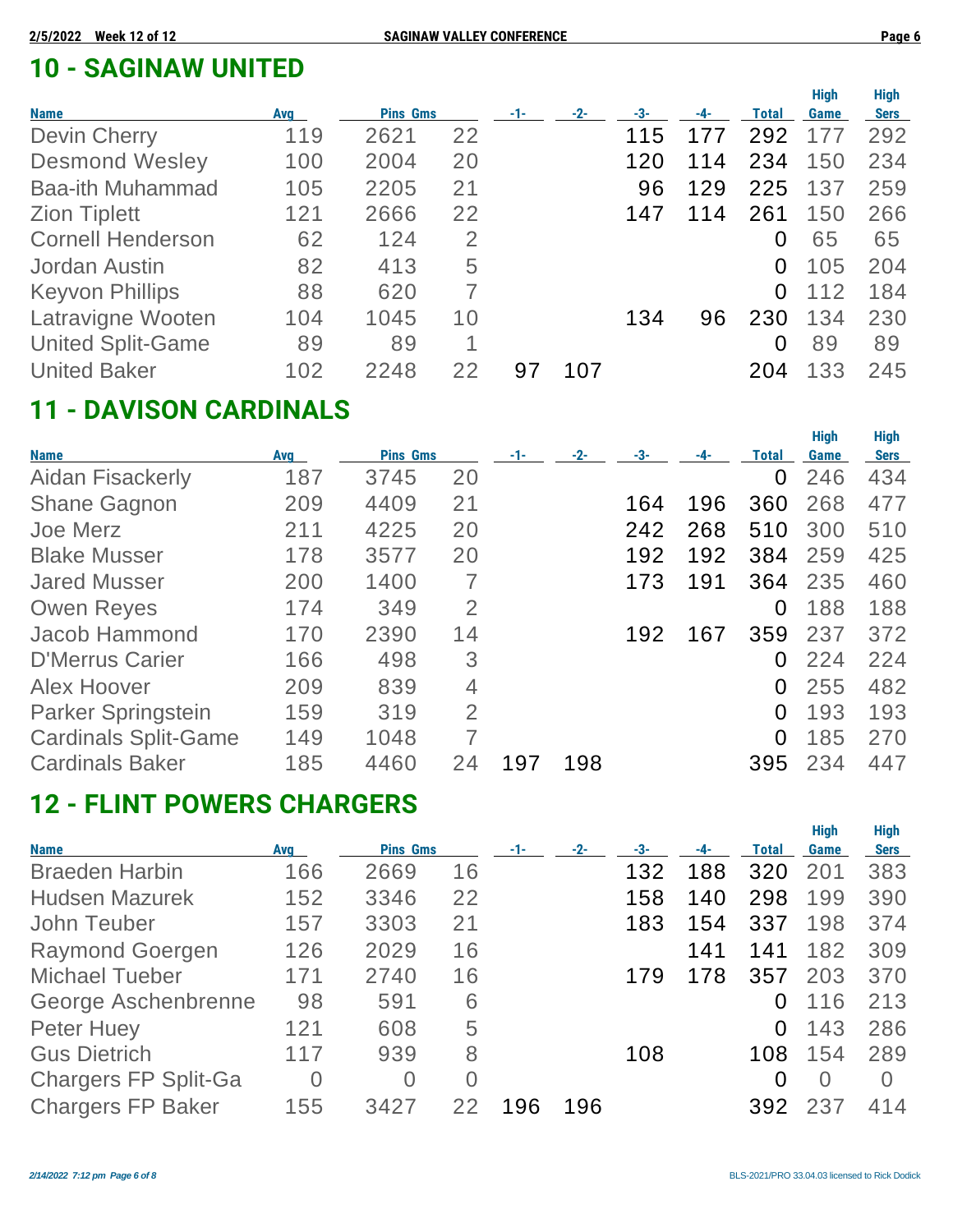#### *This Week's Statistics*

|                                   | <b>Boys</b>    |
|-----------------------------------|----------------|
| How many people bowled            | 82             |
| Number of games bowled            | 142            |
| Actual average of week's scores   | 176.08         |
| How many games above average      | 106            |
| How many games below average      | 34             |
| Pins above/below average per game | 18.18          |
| How many people raised average    | 64             |
| by this amount                    | 2.38           |
| How many people went down         | 18             |
| by this amount                    | $-1.52$        |
| League average before bowling     | 156.49         |
| League average after bowling      | 158.02         |
| Change in league average          | 1.52           |
| 800s                              |                |
| 775s                              |                |
| 750s                              |                |
| 725s                              |                |
| 700s                              |                |
| 675s                              |                |
| 650s                              |                |
| 625s                              |                |
| 600s                              |                |
| 575s                              |                |
| 550s                              |                |
| 525s                              | -              |
| 500s                              | $\overline{c}$ |
| 475s                              | -              |
| 450s                              | 4              |
| 425s                              | 4              |
| 400s                              | 6              |
| below 400                         | 66             |
| 300s                              |                |
| 275s                              | 1              |
| 250s                              | 3              |
| 225s                              | 12             |
| 200s                              | 23             |
| 175s                              | 36             |
| 150s                              | 27             |
| 125s                              | 27             |
| 100s                              | 10             |
| below 100                         | 3              |